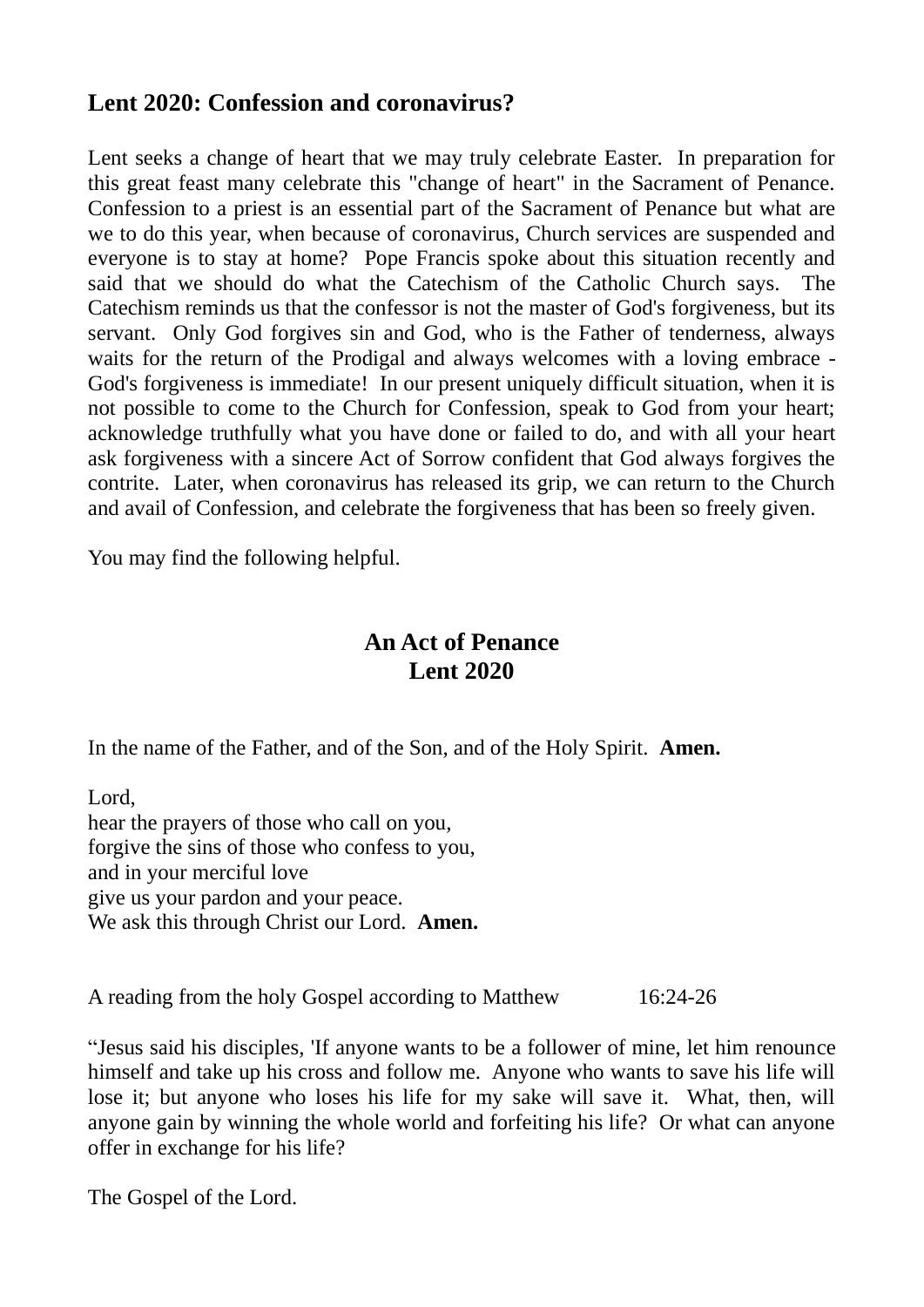### **Reflection:**

When we speak of "taking up the cross", often we think of uniting everyday difficulties and problems with the sufferings of Jesus. Although this in itself is praiseworthy, there is another important aspect to "taking up the cross"; it is making the decision to follow the way of Jesus, to live as he taught. This involves willingly entering into the struggle against evil, in my personal life and in the world around me. This we do in many ways, but the most important and effective way is by celebrating the Sacrament of Penance - this Lent, because of coronavirus, we do it with a sincere act of sorrow in our hearts. It is here that we formally renounce our sinful ways and are renewed in the spirit of Jesus. We take the way of the cross, as Jesus did, so as to share in his victory over sin and death.

## **Examination of Conscience**

*(This reflection is based on extracts from the Passion according to Saint Matthew).*

**"The elders of the people assembled in the palace of the high priest, whose name was Caiaphas, and made plans to arrest Jesus by some trick and have him put to death."** (Matthew 26:3-4)

Have I spoken falsely of another?

Have I set out to destroy the character of another?

Have I twisted the truth to suit myself?

**"Then one of the twelve, the man called Judas Iscariot, went the chief priests and said, "What are you prepared to give me if I hand him over to you?" They paid him thirty silver pieces."** (Matthew 26:14-15)

Have I compromised myself for material gain?

Have I neglected love for ambition?

Have I allowed the circumstances of life make me bitter?

**"Then Jesus came with them to a plot of land called Gethsemane, and he said to his disciples, 'Stay here while I go over there to pray.......He came back to the disciples and found them sleeping, and he said to Peter, 'So you had not the strength to stay awake with me for one hour?'"** (Matthew 26: 36; 40)

Have I prayed frequently and fervently or only when in difficulty?

Have I persevered in prayer?

Have I neglected to worship with God's people on a Sunday?

**"Peter started cursing and swearing, 'I do not know the man.' And at once the cock crowed. Peter remembered what Jesus had said, 'Before the cock crows you will have disowned me three times.'"** (Matthew 26: 74-75)

Have I denied my faith in Jesus by my actions, or by my silence?

Have I neglected to defend the good name of another?

Have I betrayed those who trust me most?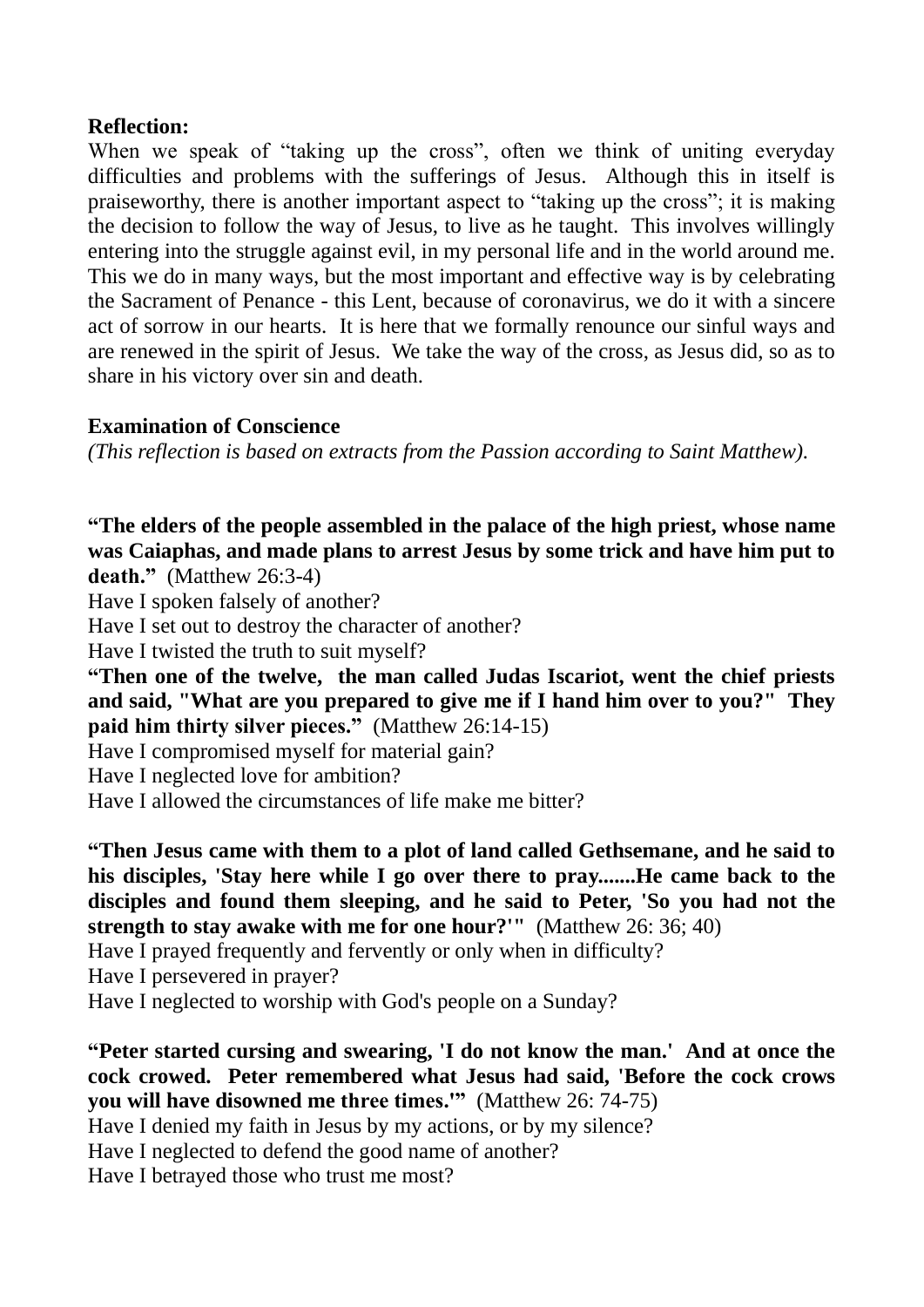**"Pilate said to them, 'What am I to do with Jesus who is called the Christ?' They all said, 'Let him be crucified!'........So Pilate took some water, washed his hands in front of the crowd and said, 'I am innocent of this man's blood......he handed him over to be crucified"** (Matthew 27:22; 24; 26) Have I shirked responsibility for my actions?

Have I been lazy, or neglectful of my responsibilities?

Have I turned a blind eye to that which is wrong?

**"The soldiers took Jesus with them into the Praetorium....they stripped him....twisted some thorns into a crown.....made fun of him.....they spat on him."** (Matthew 27: 27-30)

Have I been violent in word or action? Have I made little of others, put others down, been cynical or sarcastic? Have I abused my own dignity or that of others?

### **"On the way out, they came across a man from Cyrene, called Simon, and enlisted him to carry his cross"** (Matthew27:32)

Have I been indifferent to the sufferings of others?

Have I lacked compassion for those who asked for my help?

Have I been bitter or resentful because of the cross I must carry?

### **General Confession of sins.**

I confess to almighty God and to you, my brothers and sisters, that I have greatly sinned, in my thoughts and in my words, in what I have done and in what I have failed to do, *They strike their breast saying:* through my fault, through my fault, through my most grievous fault; therefore I ask blessed Mary ever-Virgin, all the Angels and Saints, and you, my brothers and sisters, to pray for me to the Lord our God.

#### **Act of Sorrow.**

O my God, I thank you for loving me. I am sorry for all my sins, for not loving others and not loving you. Help me to live like Jesus